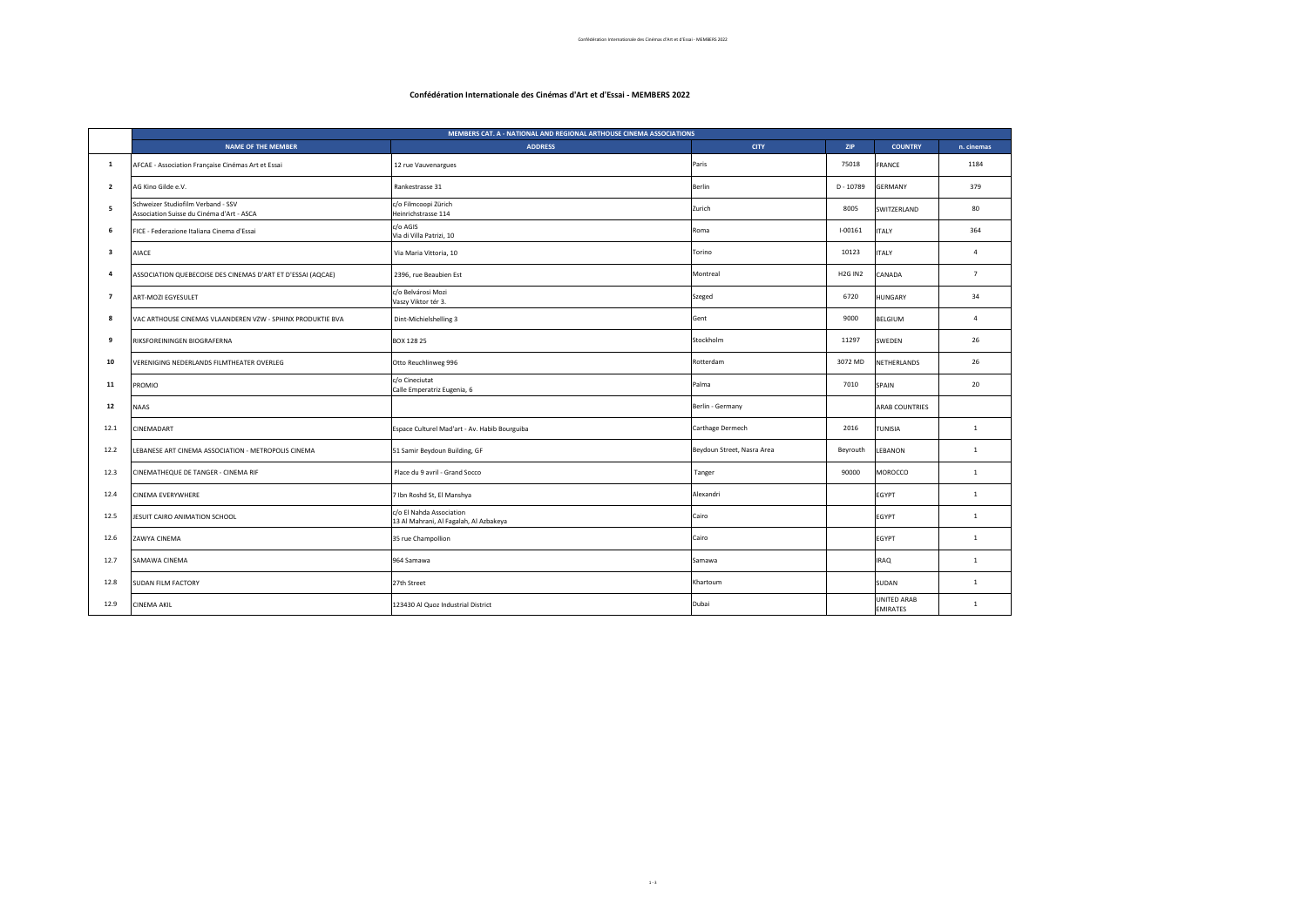|                         |                                    | MEMBERS CAT. B - INDIVIDUAL ARTHOUSE CINEMAS                                          |                    |                 |                   |              |
|-------------------------|------------------------------------|---------------------------------------------------------------------------------------|--------------------|-----------------|-------------------|--------------|
|                         | <b>NAME OF THE MEMBER</b>          | <b>ADDRESS</b>                                                                        | <b>CITY</b>        | ZIP             | <b>COUNTRY</b>    | N. CINEMAS   |
| $\mathbf{1}$            | FILMATHEQUE MOHAMED ZINET          | Centre des Arts - Riadh El-Feth - El Madania                                          | Alger              |                 | ALGERIA           | $\mathbf 1$  |
| $\overline{\mathbf{2}}$ | KIZ ROYALKINO                      | C. v. Hoetzendorfstraße 10                                                            | Graz               | 8010            | <b>AUSTRIA</b>    | $1\,$        |
| $\overline{\mathbf{3}}$ | CINEMATOGRAPH                      | Otto Preminger Institut - Innrain 37 a                                                | Innsbruck          | A-6020          | <b>AUSTRIA</b>    | $1\,$        |
| 4                       | LEOKINO                            | Otto Preminger Institut - Innrain 37 a                                                | Innsbruck          | A-6020          | <b>AUSTRIA</b>    | $1\,$        |
| 5                       | <b>MOVIEMENTO</b>                  | Ok Platz, 1                                                                           | Linz               | 4020            | <b>AUSTRIA</b>    | $\mathbf{1}$ |
| 6                       | PLAZA ARTHOUSE CINEMA              | rue de Nimy, 12                                                                       | Mons               | 7000            | BELGIUM           | $1\,$        |
| $\overline{7}$          | CINEMASCOPE                        | Slobodskaya str. 75-146                                                               | Minsk              | 220051          | <b>BELORUSSIA</b> | $1\,$        |
| 8                       | DOM NA KINOTO (CINEMA HOUSE)       | 20, Serdika str                                                                       | Sofia              | 100             | <b>BULGARIA</b>   | $1\,$        |
| 9                       | CENTRO ARTE ALAMEDA                | Alameda B-O'Higgins 139                                                               | Santiago           |                 | CHILE             | $1\,$        |
| 10                      | SALA K                             | Av. Condell 1307, Providencia                                                         | Santiago           | 7501485         | CHILE             | $1\,$        |
| 11                      | KINEMATOGRAFI OSIJEK - KINO URANIA | Šetalište kard. F.Šepera 8                                                            | Osijek             | 31000           | CROATIA           | $\mathbf 1$  |
| 12                      | KINO VALLI                         | JAVNA USTANOVA PULA FILM FESTIVAL - Uspon na Kastel 2                                 | Pula               | 52 100          | CROATIA           | $1\,$        |
| 13                      | ART-KINO                           | Kresimiriva, 2                                                                        | Rijeka             | 51000           | CROATIA           | $1\,$        |
| 14                      | KINO ZLATNA VRATA                  | Centar za kulturu i cjeloživotno obrazovanje Zlatna vrata - Dioklecijanova 7          | Split              | 21000           | CROATIA           | $1\,$        |
| 15                      | MUSEUM OF CONTEMPORARY ARTS ZAGREB | Kino Metropolis Avenija Dubrovnik 17,                                                 | ZAGREB             | 10010           | CROATIA           | $\mathbf{1}$ |
| 16                      | PUCKO OTVORENO UCILISTE SAMOBOR    | Trg Matice hrvatske 3                                                                 | Samobor            | 10430           | CROATIA           | $\mathbf{1}$ |
| 17                      | OCHO Y MEDIO                       | Valladolid N 24-353 y Vizacaya - La Floresta                                          | Quito              | SNA 1746        | <b>ECUADOR</b>    | $\mathbf{1}$ |
| 18                      | KINO TAPIOLA                       | Mäntyviita 2                                                                          | Espoo              | FIN-02110       | FINLAND           | $\mathbf{1}$ |
| 19                      | OULU FILM CENTRE/ CINEMA STUDIO    | Hallituskatu 7                                                                        | Oulu               | 90100           | FINLAND           | $1\,$        |
| 20                      | TRIANON FILMCENTER                 | Kodrigktonos 22                                                                       | Athène             | 104 34          | GREECE            | $\mathbf{1}$ |
| 21                      | KATUAQ BIO                         | Imaneg 21 - Postbox 1622                                                              | Nuuk               | 3900            | GREENLAND         | $\mathbf{1}$ |
| 22                      | <b>BIO PARADIS</b>                 | Hverfisgötu 54                                                                        | Reykjavik          | 101             | ICELAND           | $1\,$        |
| 23                      | JERUSALEM CINEMATHEQUE             | Hebron Rd 11 - POB 8651                                                               | Jerusalem          | 9108402         | <b>ISRAEL</b>     | $\mathbf{1}$ |
| 24                      | KINOTEATRA SPLENDID PALACE         | Elizabetes iela 61                                                                    | Rīga               | LV-1050         | LATVIA            | $1\,$        |
| 25                      | KINO CENTRAS GARSAS                | Klaipėdos st. 146                                                                     | Panevėžys          | LT-37375        | LITHUANIA         | $\mathbf{1}$ |
| 26                      | KAUNO KINO CENTRAS ROMUVA          | Laisvės al. 54                                                                        | Kaunas             | LT-44246        | LITHUANIA         | $1\,$        |
| 27                      | KINO PASAKA                        | Sv. Ignoto 4/3 Street                                                                 | Vilnius            | LT-01121        | LITHUANIA         | 1            |
| 28                      | SKALVIJOS KINO CENTRAS             | A. Gostauto g. 2/15                                                                   | Vilnius            | LT-01104        | LITHUANIA         | $1\,$        |
| 29                      | SPAZJU KREATTIV                    | Fondazzjoni Kreattività - St James Cavalier                                           | Valletta           | <b>VLT 1060</b> | MALTA             | $\mathbf{1}$ |
| 30                      | CINE HIDALGO                       | Calle del Cine n. 6 - Barrio de las Animas                                            | Huamuxtitlán, Gro. | 41200           | MEXICO            | $1\,$        |
| 31                      | INSTITUT FRANCAIS DU MAROC         | Institut Français du Maroc - Ambassade de France - Service Cinéma - 2, rue Al Yanboua | Rabat              | BP 1459         | MOROCCO           | $\mathbf{1}$ |
| 32                      | DE BALIE                           | Kleine Gartmanplantsoen 10                                                            | Amsterdam          | 1017 RR         | NETHERLANDS       | $\mathbf{1}$ |
| 33                      | EL CINEMATOGRAFO                   | Perez Roca, 196                                                                       | Barranco-Lima      |                 | PERU              | $\mathbf{1}$ |
| 34                      | ESTRADA POZNANSKA                  | Ul. Masztalarska 8                                                                    | Poznan             | 61767           | POLAND            | $\mathbf{1}$ |
| 35                      | KINO PALACOWE                      | CENTRUM KULTURY ZAMEK - U1. Sw. Marcin 80/82                                          | Poznan             | 61-809          | POLAND            | $1\,$        |
| 36                      | U-JAZDOWSKI KINO                   | U-jazdowski Kino, Jazdów 2                                                            | Varsovie           | $00 - 467$      | POLAND            | $1\,$        |
| 37                      | KINO LUNA                          | ul. Marszalkowska 28                                                                  | Warszawa           | 00-576          | POLAND            | $\mathbf{1}$ |
| 38                      | KINO SWIATOWID                     | Pl. K. Jagiellonczyka 1                                                               | Elblag             | 82-300          | POLAND            | $1\,$        |
| 39                      | GDYNSKIE CENTRUM FILMOWE           | Plac Grunwaldzki 2                                                                    | <b>GDYNIA</b>      | 81-372          | POLAND            | $1\,$        |